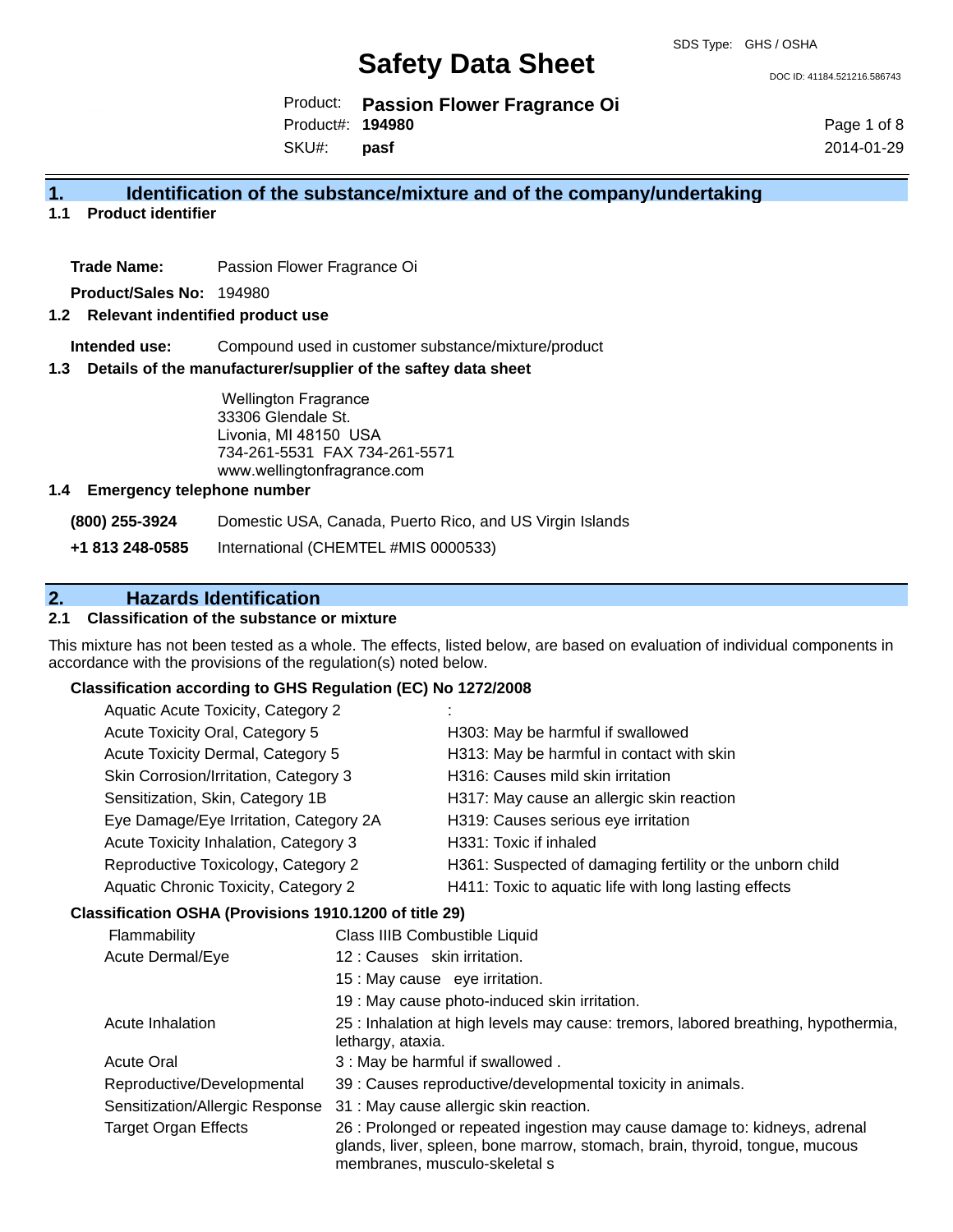DOC ID: 41184.521216.586743

|                   | Product: Passion Flower Fragrance Oi |
|-------------------|--------------------------------------|
| Product#: 194980  |                                      |
| SKU#: <b>pasf</b> |                                      |

Page 2 of 8 2014-01-29

28 : Prolonged or repeated Dermal Exposure may cause damage to: kidneys, liver, bone marrow, testes Carcinogenicity This mixture contains ingredients identified as carcinogens, at 0.1% or greater,

by the following:None [X] ACGIH [ ] IARC [ ] NTP [ ] OSHA [ ]

#### **2.2 Label elements**

**Labelling (REGULATION (EC) No 1272/2008)**

#### **Hazard pictograms**







## **Signal Word: Danger, Warning**

#### **Hazard statments**

| H <sub>303</sub> | May be harmful if swallowed                         |
|------------------|-----------------------------------------------------|
| H313             | May be harmful in contact with skin                 |
| H316             | Causes mild skin irritation                         |
| H317             | May cause an allergic skin reaction                 |
| H319             | Causes serious eye irritation                       |
| H331             | Toxic if inhaled                                    |
| H361             | Suspected of damaging fertility or the unborn child |
| H411             | Toxic to aquatic life with long lasting effects     |

#### **Precautionary Statements**

### **Prevention:**

| P <sub>201</sub>     | Obtain special instructions before use                                                                                           |
|----------------------|----------------------------------------------------------------------------------------------------------------------------------|
| P <sub>202</sub>     | Do not handle until all safety precautions have been read and understood                                                         |
| P <sub>233</sub>     | Keep container tightly closed                                                                                                    |
| P <sub>264</sub>     | Wash hands thoroughly after handling                                                                                             |
| P <sub>271</sub>     | Use only outdoors or in a well-ventilated area                                                                                   |
| P272                 | Contaminated work clothing should not be allowed out of the workplace                                                            |
| P273                 | Avoid release to the environment                                                                                                 |
| P <sub>281</sub>     | Use personal protective equipment as required                                                                                    |
| Response:            |                                                                                                                                  |
| $P302 + P352$        | IF ON SKIN: Wash with soap and water                                                                                             |
| $P304 + P340$        | IF INHALED: Remove victim to fresh air and keep at rest in a position comfortable for<br>breathing                               |
| $P305 + P351 + P338$ | IF IN EYES: Rinse cautiously with water for several minutes Remove contact lenses if<br>present and easy to do. continue rinsing |
| $P308 + P313$        | IF exposed or concerned: Get medical advice/attention                                                                            |
| P311                 | Call a POISON CENTER or doctor/physician                                                                                         |
| P312                 | Call a POISON CENTER or doctor/physician if you feel unwell                                                                      |
| $P333 + P313$        | If skin irritation or a rash occurs: Get medical advice/attention                                                                |
| $P337 + P313$        | If eye irritation persists: Get medical advice/attention                                                                         |
| P363                 | Wash contaminated clothing before reuse                                                                                          |
| P391                 | <b>Collect Spillage</b>                                                                                                          |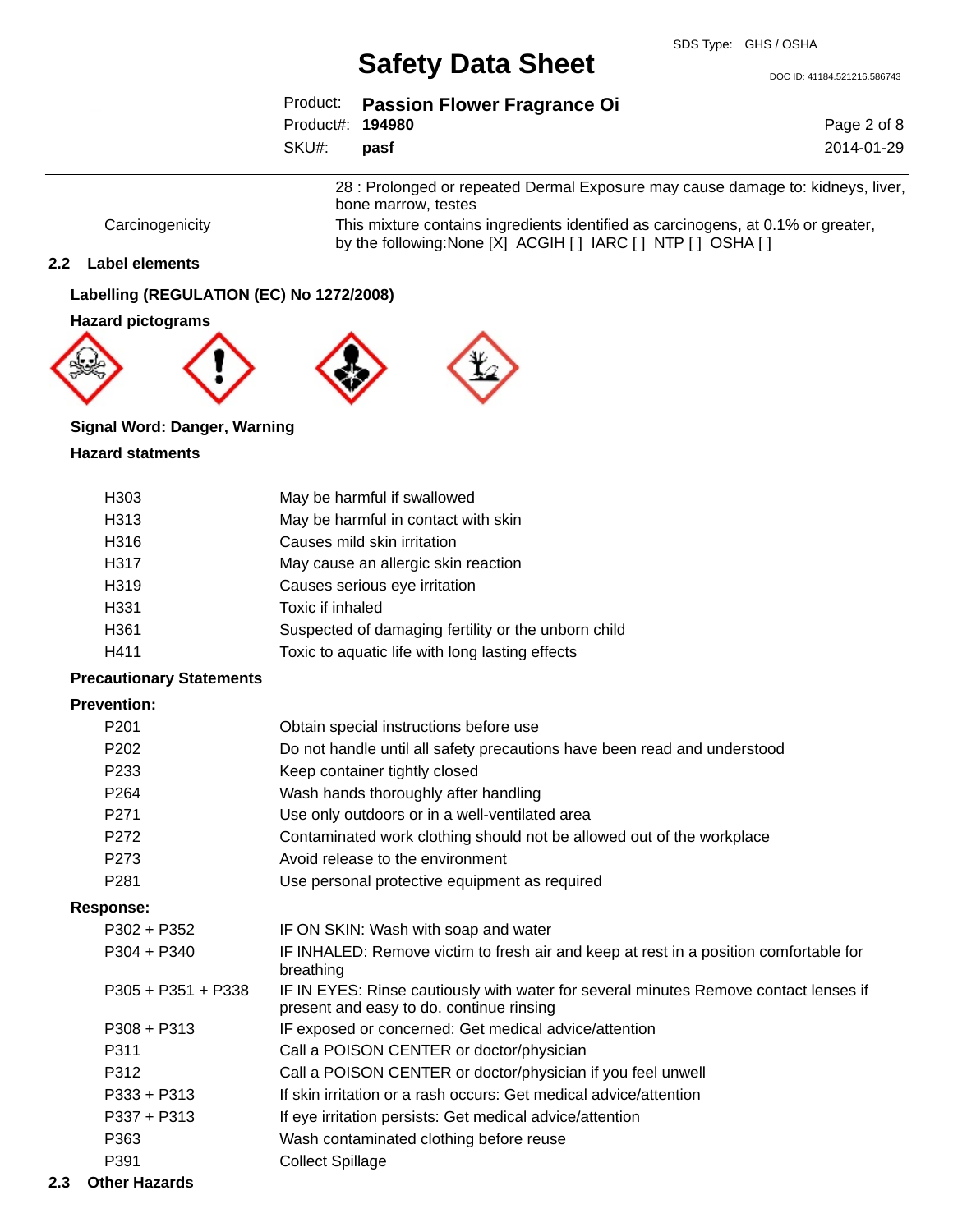Product: **Passion Flower Fragrance Oi** SKU#: Product#: **194980 pasf**

DOC ID: 41184.521216.586743

Page 3 of 8 2014-01-29

#### **no data available**

## **3. Composition/Information on Ingredients**

#### **3.1 Mixtures**

This product is a complex mixture of ingredients, which contains among others the following substance(s), presenting a health or environmental hazard within the meaning of the UN Globally Harmonized System of Classification and Labeling of Chemicals (GHS):

| CAS#<br>Ingredient                 | EC#                         | Conc.<br>Range                                           | <b>GHS Classification</b> | <b>OSHA Classification</b> |
|------------------------------------|-----------------------------|----------------------------------------------------------|---------------------------|----------------------------|
| 84-66-2                            | 201-550-6                   | $50 - 60%$                                               | H316                      |                            |
| Diethyl phthalate                  |                             |                                                          |                           |                            |
| 8050-15-5                          | 232-476-2                   | 10 - 20 %                                                | H412                      | 31                         |
|                                    |                             | Methyl ester of rosin (partially hydrogenated)           |                           |                            |
| 101-86-0                           | 202-983-3                   | $5 - 10%$                                                | H303; H316; H317; H411    | 11, 15                     |
| Hexyl cinnamal                     |                             |                                                          |                           |                            |
| 140-11-4                           | 205-399-7                   | $2 - 5%$                                                 | H227; H303; H316          | 15, 25, 26, 31, 39         |
| Benzyl acetate                     |                             |                                                          |                           |                            |
| $60 - 12 - 8$                      | 200-456-2                   | $2 - 5%$                                                 | H302; H313; H316; H319    | 11, 15, 3                  |
| phenethyl alcohol                  |                             |                                                          |                           |                            |
| 104-67-6                           | 203-225-4                   | $2 - 5%$                                                 | H316; H412                | 11                         |
|                                    | gamma-Undecalactone         |                                                          |                           |                            |
| 80-54-6                            | 201-289-8                   | $2 - 5%$                                                 | H302; H315; H361; H411    | 11, 15, 26, 28, 3, 31, 39  |
| <b>Butylphenyl Methylpropional</b> |                             |                                                          |                           |                            |
| 127-51-5                           | 204-846-3                   | $2 - 5%$                                                 | H315; H317; H320; H411    | 11, 15, 19, 26, 28, 31     |
| a-Isomethyl ionone                 |                             |                                                          |                           |                            |
| 77-83-8                            | 201-061-8                   | $2 - 5%$                                                 | H317; H411                | 11, 15                     |
|                                    | Ethyl methylphenylglycidate |                                                          |                           |                            |
| 78-70-6                            | 201-134-4                   | $1 - 2%$                                                 | H227; H303; H315; H319    | 12, 26                     |
| Linalool                           |                             |                                                          |                           |                            |
| 1222-05-5                          | 214-946-9                   | $1 - 2%$                                                 | H316; H410                | 11, 15                     |
|                                    | Hexamethylindanopyran       |                                                          |                           |                            |
| 118-58-1                           | 204-262-9                   | $1 - 2%$                                                 | H303; H317; H320; H412    | 31                         |
| <b>Benzyl Salicylate</b>           |                             |                                                          |                           |                            |
|                                    |                             | See Section 16 for full text of GHS classification codes |                           |                            |

Total Hydrocarbon Content (%  $w/w$ ) = 1.46

**4. First Aid Measures**

| Description of first aid measures<br>4.1 |                                                                                                               |
|------------------------------------------|---------------------------------------------------------------------------------------------------------------|
| Inhalation:                              | Remove from exposure site to fresh air and keep at rest.<br>Obtain medical advice.                            |
| Eye Exposure:                            | Flush immediately with water for at least 15 minutes.<br>Contact physician if symptoms persist.               |
| <b>Skin Exposure:</b>                    | Remove contaminated clothes. Wash thoroughly with water (and soap).<br>Contact physician if symptoms persist. |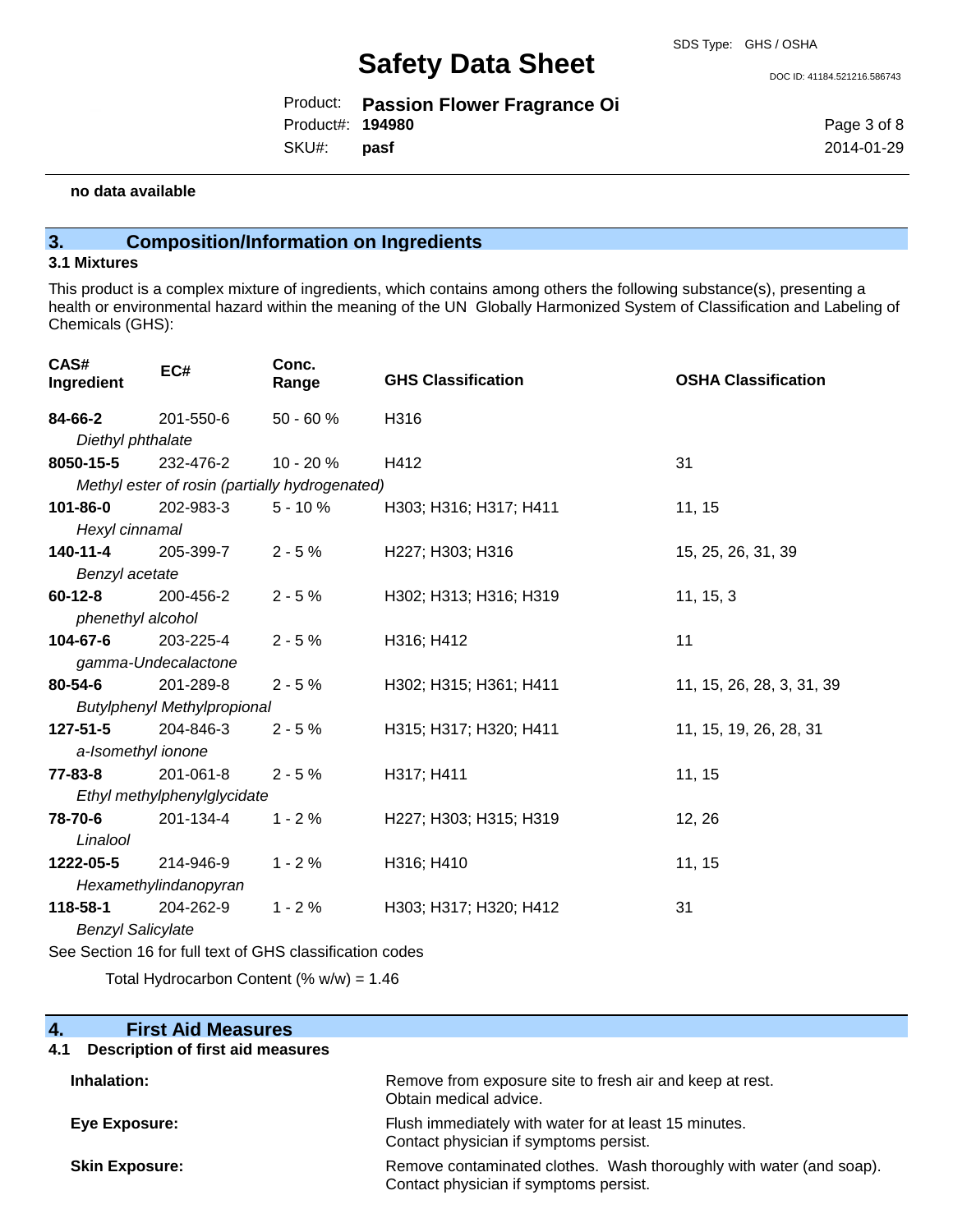### SDS Type: GHS / OSHA

## **Safety Data Sheet**

DOC ID: 41184.521216.586743

|     |                                                       | Product:<br>Product#: | <b>Passion Flower Fragrance Oi</b><br>194980                               | Page 4 of 8 |
|-----|-------------------------------------------------------|-----------------------|----------------------------------------------------------------------------|-------------|
|     |                                                       | SKU#:                 | pasf                                                                       | 2014-01-29  |
|     | Ingestion:                                            |                       | Rinse mouth with water and obtain medical advice.                          |             |
| 4.2 |                                                       |                       | Most important symptoms and effects, both acute and delayed                |             |
|     | <b>Symptoms:</b>                                      |                       | no data available                                                          |             |
|     | Risks:                                                |                       | Refer to Section 2.2 "Hazard Statements"                                   |             |
| 4.3 |                                                       |                       | Indication of any immediate medical attention and special treatment needed |             |
|     | <b>Treatment:</b>                                     |                       | Refer to Section 2.2 "Response"                                            |             |
|     |                                                       |                       |                                                                            |             |
| 5.  | <b>Fire-Fighting measures</b>                         |                       |                                                                            |             |
| 5.1 | <b>Extinguishing media</b>                            |                       |                                                                            |             |
|     | Suitable:                                             |                       | Carbon dioxide (CO2), Dry chemical, Foam                                   |             |
|     | <b>Unsuitable</b>                                     |                       | Do not use a direct water jet on burning material                          |             |
| 5.2 | Special hazards arising from the substance or mixture |                       |                                                                            |             |
|     | <b>During fire fighting:</b>                          |                       | Water may be ineffective                                                   |             |
| 5.3 | <b>Advice for firefighters</b>                        |                       |                                                                            |             |
|     | <b>Further information:</b>                           |                       | Standard procedure for chemical fires                                      |             |
| 6.  | <b>Accidental Release Measures</b>                    |                       |                                                                            |             |

## **6.1 Personal precautions, protective equipment and emergency procedures**

Avoid inhalation and contact with skin and eyes. A self-contained breathing apparatus is recommended in case of a major spill.

#### **6.2 Environmental precautions**

Keep away from drains, soil, and surface and groundwater.

### **6.3 Methods and materials for containment and cleaning up**

Clean up spillage promptly. Remove ignition sources. Provide adequate ventilation. Avoid excessive inhalation of vapors. Gross spillages should be contained by use of sand or inert powder and disposed of according to the local regulations.

#### **6.4 Reference to other sections**

Not Applicable

## **7. Handling and Storage**

### **7.1 Precautions for safe handling**

Apply according to good manufacturing and industrial hygiene practices with proper ventilation. Do not drink, eat or smoke while handling. Respect good personal hygiene.

#### **7.2 Conditions for safe storage, including any incompatibilities**

Store in a cool, dry and ventilated area away from heat sources and protected from light in tightly closed original container. Avoid plastic and uncoated metal container. Keep air contact to a minimum.

#### **7.3 Specific end uses**

No information available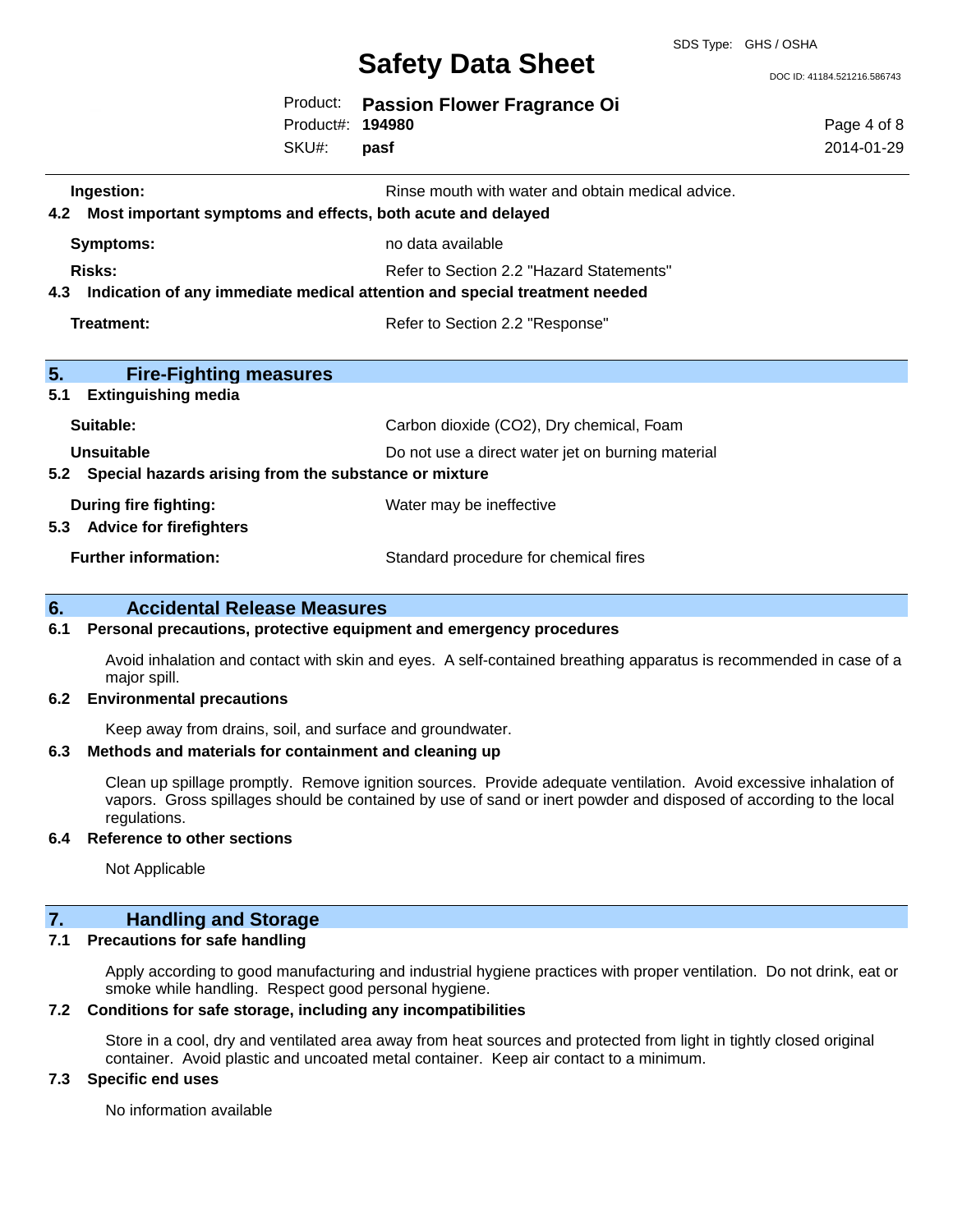SDS Type: GHS / OSHA

DOC ID: 41184.521216.586743

Product: **Passion Flower Fragrance Oi** SKU#: Product#: **194980 pasf**

Page 5 of 8 2014-01-29

## **8. Exposure Controls/Personal Protection**

#### **8.1 Control parameters Exposure Limits:**

| <b>Exposure Limits:</b>        |                   |                                                                                                                                          |                         |       |                                 |                         |
|--------------------------------|-------------------|------------------------------------------------------------------------------------------------------------------------------------------|-------------------------|-------|---------------------------------|-------------------------|
| <b>Component</b>               |                   |                                                                                                                                          | <b>ACGIH</b><br>TWA ppm | ACGIH | <b>OSHA</b><br>STEL ppm TWA ppm | <b>OSHA</b><br>STEL ppm |
| 84-66-2                        | Diethyl phthalate |                                                                                                                                          | 5                       |       |                                 |                         |
| 140-11-4                       | Benzyl acetate    |                                                                                                                                          | 10                      |       |                                 |                         |
| <b>Engineering Controls:</b>   |                   | Use local exhaust as needed.<br>8.2 Exposure controls - Personal protective equipment                                                    |                         |       |                                 |                         |
| Eye protection:                |                   | Tightly sealed goggles, face shield, or safety glasses with brow guards and side shields, etc.<br>as may be appropriate for the exposure |                         |       |                                 |                         |
| <b>Respiratory protection:</b> |                   | Avoid excessive inhalation of concentrated vapors. Apply local ventilation where appropriate.                                            |                         |       |                                 |                         |
| <b>Skin protection:</b>        |                   | Avoid Skin contact. Use chemically resistant gloves as needed.                                                                           |                         |       |                                 |                         |

**9. Physical and Chemical Properties**

#### **9.1 Information on basic physical and chemical properties**

| Appearance:                  | Conforms to Standard  |
|------------------------------|-----------------------|
| Odor:                        | Conforms to Standard  |
| Color:                       | Pale Yellow to Yellow |
| <b>Viscosity:</b>            | Liquid                |
| <b>Freezing Point:</b>       | Not determined        |
| <b>Boiling Point:</b>        | Not determined        |
| <b>Melting Point:</b>        | Not determined        |
| <b>Flashpoint:</b>           | >200 F (93.33 C)      |
| <b>Auto flammability:</b>    | Not determined        |
| <b>Explosive Properties:</b> | None Expected         |
| <b>Oxidizing properties:</b> | None Expected         |
| Vapor Pressure (mmHg@20 C):  | 0.0235                |
| %VOC:                        | 7.4823                |
| Specific Gravity @ 25 C:     | 1.0530                |
| Density @ 25 C:              | 1.0500                |
| Refractive Index @ 25 C:     | 1.5050                |
| Soluble in:                  | Oil                   |

## **10. Stability and Reactivity**

| 10.1 Reactivity                         | None       |
|-----------------------------------------|------------|
| <b>10.2 Chemical stability</b>          | Stable     |
| 10.3 Possibility of hazardous reactions | None known |
| 10.4 Conditions to avoid                | None known |
|                                         |            |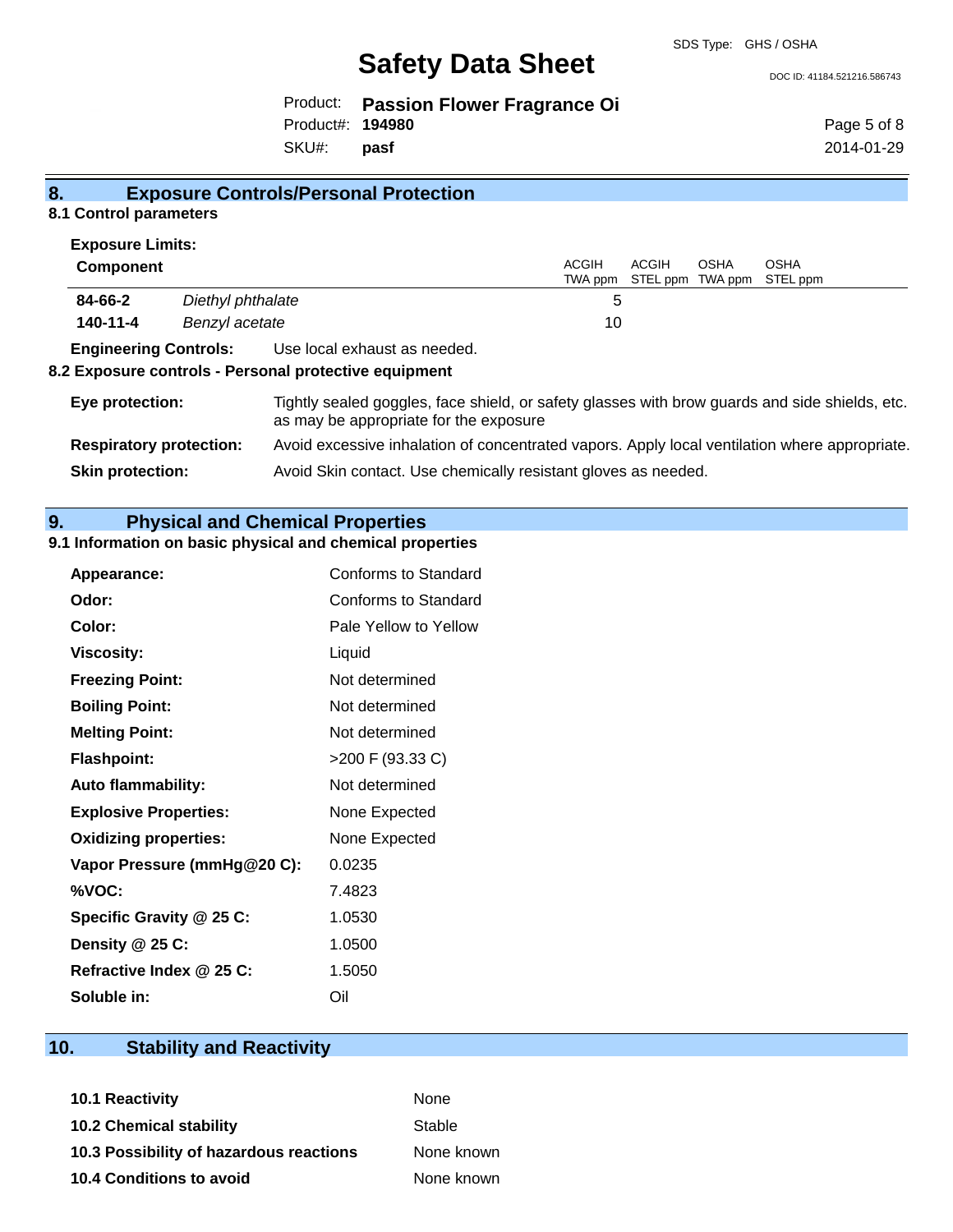DOC ID: 41184.521216.586743

|                   | Product: Passion Flower Fragrance Oi |
|-------------------|--------------------------------------|
| Product#: 194980  |                                      |
| SKU#: <b>pasf</b> |                                      |

Page 6 of 8 2014-01-29

| 10.5 Incompatible materials           | Strong oxidizing agents, strong acids, and alkalis |
|---------------------------------------|----------------------------------------------------|
| 10.6 Hazardous decomposition products | None known                                         |

## **11. Toxicological Information**

**11.1 Toxicological Effects**

| <b>Acute toxicity - Oral</b>                       | (LD50: 4,740.47) May be harmful if swallowed             |
|----------------------------------------------------|----------------------------------------------------------|
| <b>Acute toxicity - Dermal</b>                     | (LD50: 3,575.78) May be harmful in contact with skin     |
| <b>Acute toxicity - Inhalation</b>                 | (LC50: 7.41) Toxic if inhaled                            |
| <b>Skin corrosion / irritation</b>                 | Causes mild skin irritation                              |
| Serious eye damage / irritation                    | Causes serious eye irritation                            |
| <b>Respiratory sensitization</b>                   | Not classified - the classification criteria are not met |
| <b>Skin sensitization</b>                          | May cause an allergic skin reaction                      |
| <b>Germ cell mutagenicity</b>                      | Not classified - the classification criteria are not met |
| Carcinogenicity                                    | Not classified - the classification criteria are not met |
| <b>Reproductive toxicity</b>                       | Suspected of damaging fertility or the unborn child      |
| Specific target organ toxicity - single exposure   | Not classified - the classification criteria are not met |
| Specific target organ toxicity - repeated exposure | Not classified - the classification criteria are not met |
| <b>Aspiration hazard</b>                           | Not classified - the classification criteria are not met |

## **12. Ecological Information**

| .<br>LUUIUGIUGI IIIIUI IIIGUUII<br>12.1 Toxicity |                                                 |
|--------------------------------------------------|-------------------------------------------------|
| <b>Acute acquatic toxicity</b>                   |                                                 |
| <b>Chronic acquatic toxicity</b>                 | Toxic to aquatic life with long lasting effects |
| <b>Toxicity Data on soil</b>                     | no data available                               |
| <b>Toxicity on other organisms</b>               | no data available                               |
| 12.2 Persistence and degradability               | no data available                               |
| 12.3 Bioaccumulative potential                   | no data available                               |
| 12.4 Mobility in soil                            | no data available                               |
| 12.5 Other adverse effects                       | no data available                               |
|                                                  |                                                 |

## **13. Disposal Conditions**

### **13.1 Waste treatment methods**

Do not allow product to reach sewage systems. Dispose of in accordance with all local and national regulations. Send to a licensed waste management company.The product should not be allowed to enter drains, water courses or the soil. Do not contaminate ponds, waterways or ditches with chemical or used container.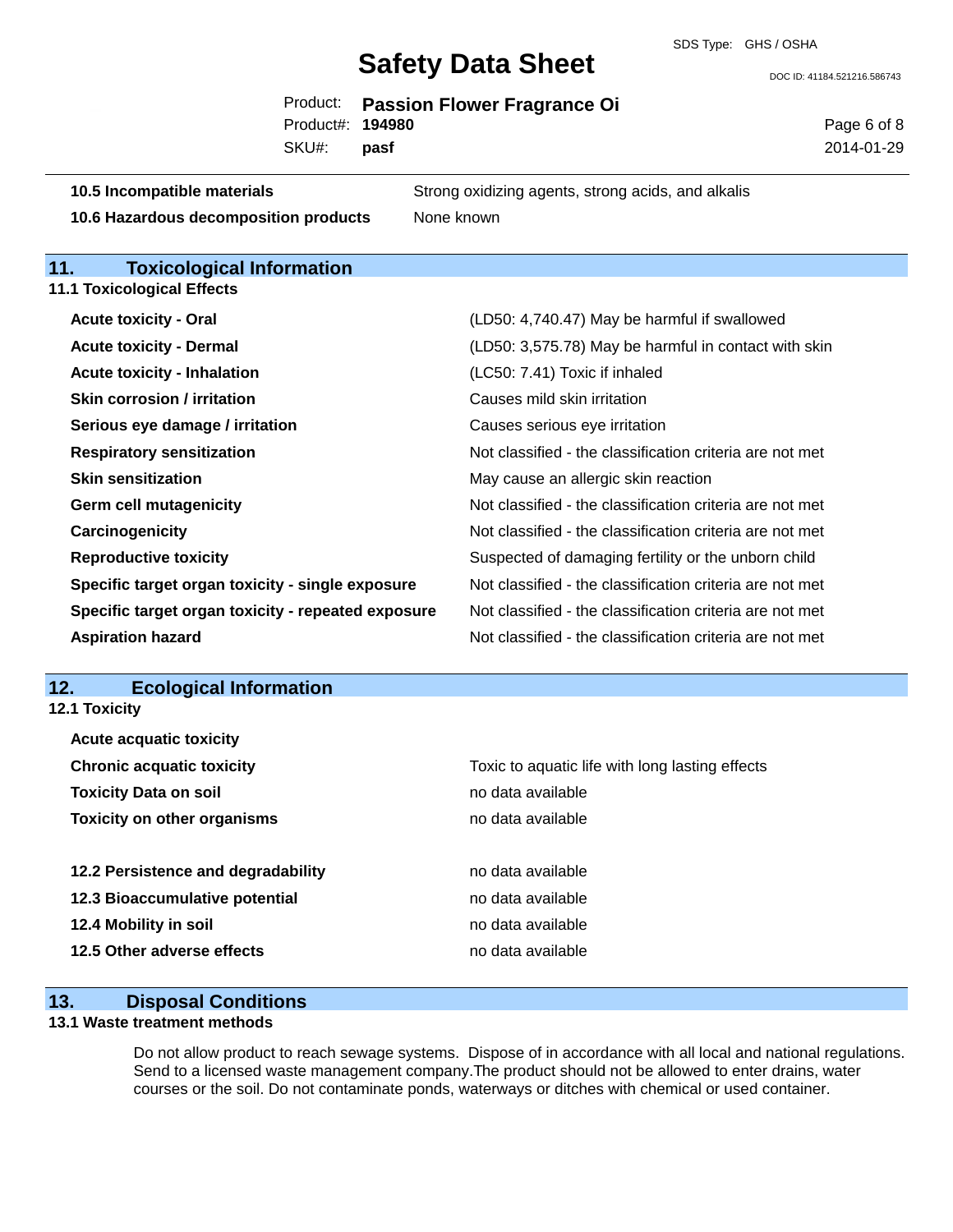DOC ID: 41184.521216.586743

|                   | Product: Passion Flower Fragrance Oi |
|-------------------|--------------------------------------|
| Product#: 194980  |                                      |
| SKU#: <b>pasf</b> |                                      |

Page 7 of 8 2014-01-29

## **14. Transport Information**

| <b>Regulator</b><br>U.S. DOT (Non-Bulk)<br>Chemicals NOI<br><b>ADR/RID (International Road/Rail)</b> |            | <b>Class</b> | <b>Pack Group</b><br>Not Regulated - Not Dangerous Goods | <b>Sub Risk</b> | UN-nr.        |
|------------------------------------------------------------------------------------------------------|------------|--------------|----------------------------------------------------------|-----------------|---------------|
| <b>Environmentally Hazardous</b>                                                                     | Substance. | 9            | Ш                                                        |                 | <b>UN3082</b> |
| Liquid, n.o.s.<br><b>IATA (Air Cargo)</b>                                                            |            |              |                                                          |                 |               |
| <b>Environmentally Hazardous</b><br>Liquid, n.o.s.                                                   | Substance. | 9            | Ш                                                        |                 | <b>UN3082</b> |
| <b>IMDG (Sea)</b>                                                                                    |            |              |                                                          |                 |               |
| <b>Environmentally Hazardous</b><br>Liquid, n.o.s.                                                   | Substance. | 9            | Ш                                                        |                 | <b>UN3082</b> |

| 15. | <b>Regulatory Information</b> |
|-----|-------------------------------|
|-----|-------------------------------|

**U.S. Federal Regulations:**

| <b>TSCA (Toxic Substance Control Act):</b> |                            | <b>TSCA</b> status undetermined                 |  |
|--------------------------------------------|----------------------------|-------------------------------------------------|--|
| 40 CFR(EPCRA, SARA, CERCLA and CAA)        |                            | This product contains the following components: |  |
| 84-66-2                                    | $201 - 550 - 6$ 50 - 60 %  | Diethyl phthalate                               |  |
| <b>U.S. State Regulations:</b>             |                            |                                                 |  |
|                                            |                            |                                                 |  |
| <b>California Proposition 65 Warning</b>   |                            | This product contains the following components: |  |
| 94-59-7                                    | $202 - 345 - 4 \leq 4$ ppm | Safrole (NFS)                                   |  |
| 93-15-2                                    | $202 - 223 - 0 \leq 2$ ppm | Methyl eugenol (NFS)                            |  |

**DSL / NDSL** 99.80% of the components are listed or exempt.

### **16. Other Information**

#### **GHS H-Statements referred to under section 3**

- 
- 
- H317 : May cause an allergic skin reaction **H319** : Causes serious eye irritation
- 
- H410 : Very toxic to aquatic life with long lasting effects H411 : Toxic to aquatic life with long lasting effects
- H412 : Harmful to aquatic life with long lasting effects

#### **Total Fractional Values**

- (2.20) Aquatic Acute Toxicity, Category 2 (8.46) Skin Corrosion/Irritation, Category 3
- 
- H227 : Combustible liquid **H302** : Harmful if swallowed H303 : May be harmful if swallowed H313 : May be harmful in contact with skin H315 : Causes skin irritation et al. (a) H316 : Causes mild skin irritation H320 : Causes eye irritation **H361** : Suspected of damaging fertility or the unborn child
- (TFV) Risk (TFV) Risk
	-
- (6.75) Sensitization, Skin, Category 1B (1.20) Eye Damage/Eye Irritation, Category 2A